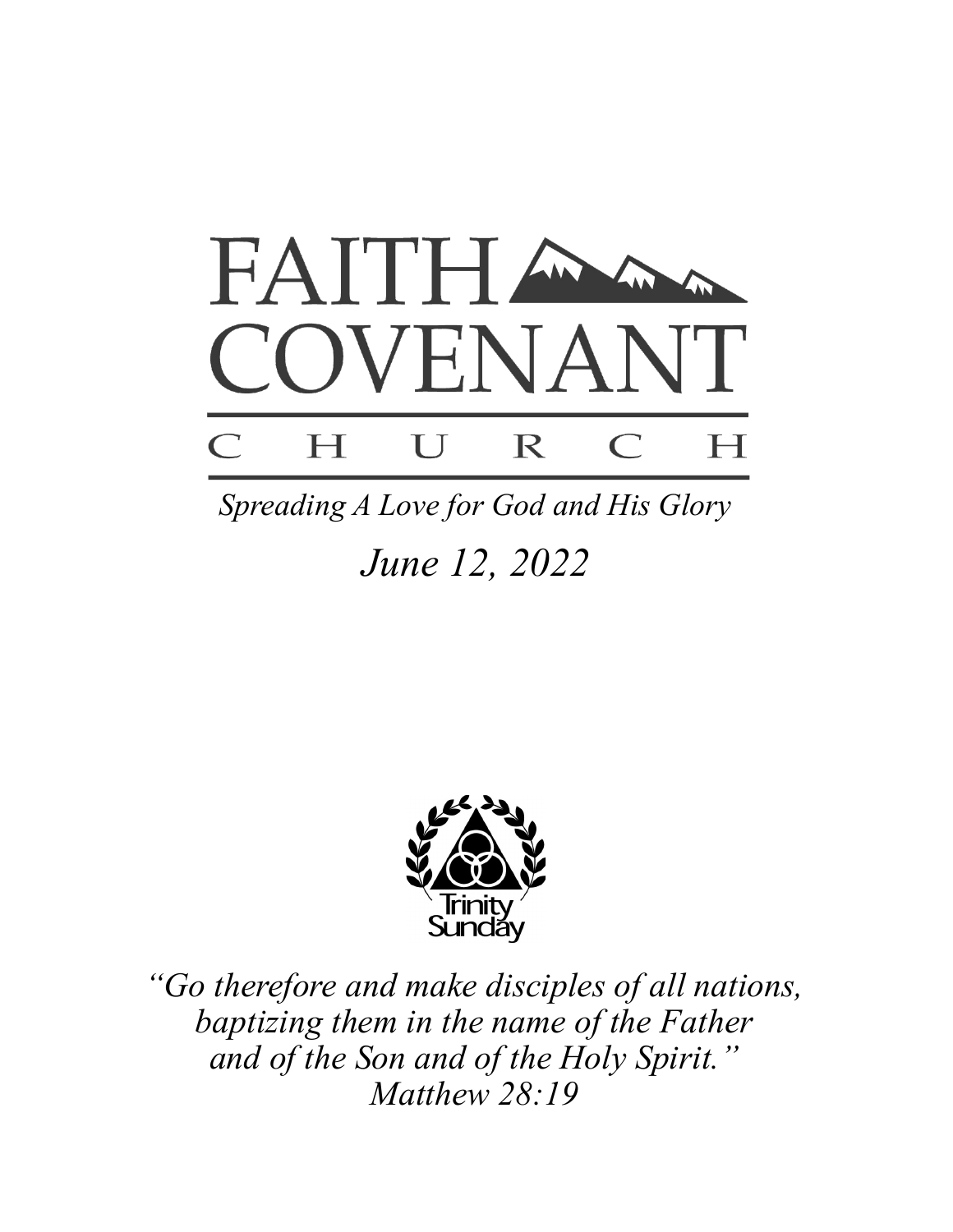# **WELCOME & ANNOUNCEMENTS**

*Our worship is a response to God's initiative. The pattern of our worship reflects the go*s*pel.*

# \***CALL TO WORSHIP:** *Psalm 135:1-5*

- Leader: Praise the LORD! Praise the name of the LORD, give praise, O servants of the LORD, who stand in the house of the LORD, in the courts of the house of our God!
- **All: Praise the LORD, for the LORD is good; sing to his name, for it is pleasant!**
- Leader: For the LORD has chosen Jacob for himself, Israel as his own possession.
- **All: For I know that the LORD is great, and that our Lord is above all gods. Praise the LORD!**

# **\*KING OF KINGS**

In the darkness we were waiting, without hope without light Till from Heaven You came running, there was mercy in Your eyes To fulfill the law and prophets, to a virgin came the Word From a throne of endless glory, to a cradle in the dirt

*(Chorus)*

*Praise the Father, Praise the Son, Praise the Spirit three in one God of Glory, Majesty, Praise forever to the King of Kings*

To reveal the kingdom coming and to reconcile the lost To redeem the whole creation, You did not despise the cross For even in Your suffering You saw to the other side Knowing this was our salvation, Jesus for our sake You died *(Chorus)*

And the morning that You rose all of heaven held its breath Till that stone was moved for good for the Lamb had conquered death And the dead rose from their tombs and the angels stood in awe For the souls of all who'd come to the Father are restored

*continued above*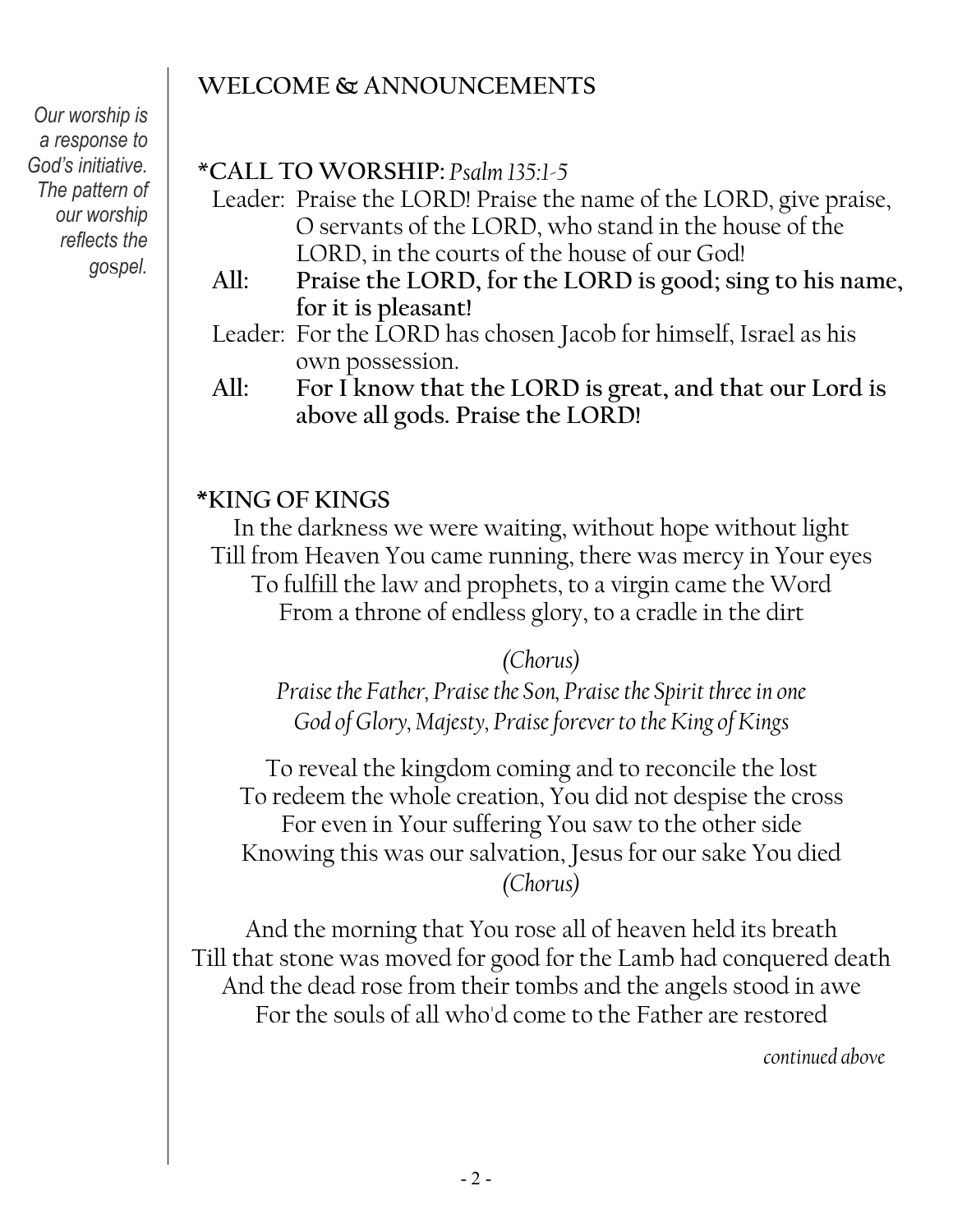**\*KING OF KINGS,** *continued*

And the Church of Christ was born then the Spirit lit the flame Now this Gospel truth of old shall not kneel shall not faint By His blood and in His Name in His freedom I am free For the love of Jesus Christ who has resurrected me *(Chorus)* Praise forever to the King of Kings

## **\*PRAYER OF PRAISE**

# **\*TRINITARIAN CONFESSION**

**All: Blessed is the kingdom of the Father, and of the Son, and of the Holy Spirit, now and forever, and unto all ages. Amen.**

**\*GOD, ALL NATURE SINGS THY GLORY** *-Hymn #122* God, all nature sings thy glory, and thy works proclaim thy might ordered vastness in the heavens, ordered course of day and night beauty in the changing seasons, beauty in the storming sea all the changing moods of nature, praise the changeless Trinity

Clearer still we see thy hand, in man whom thou hast made for thee ruler of creation's glory, image of thy majesty Music, art, the fruitful garden, all the labor of his days are the calling of his Maker to the harvest feast of praise

But our sins have spoiled thine image, nature, conscience only serve as unceasing, grim reminders of the wrath which we deserve Yet thy grace and saving mercy in thy Word of truth revealed claim the praise of all who know thee, in the blood of Jesus sealed

God of glory, power, mercy, all creation praises thee we, thy creatures, would adore thee now and through eternity Saved to magnify thy goodness, grant us strength to do thy will with our acts as with our voices thy commandments to fulfill

## **God Calls Us**

The Lord summons his people to worship and we respond in obedience. The Lord's call is a call to action. We gather, praise, adore, give thanks, etc. The Call to Worship is a joyful summons and a clear reminder that worship is our coming into God's presence by his command, and not our command that He come into our presence.

*\*Indicates when to stand. All Music Copied Under CCLI License #34680*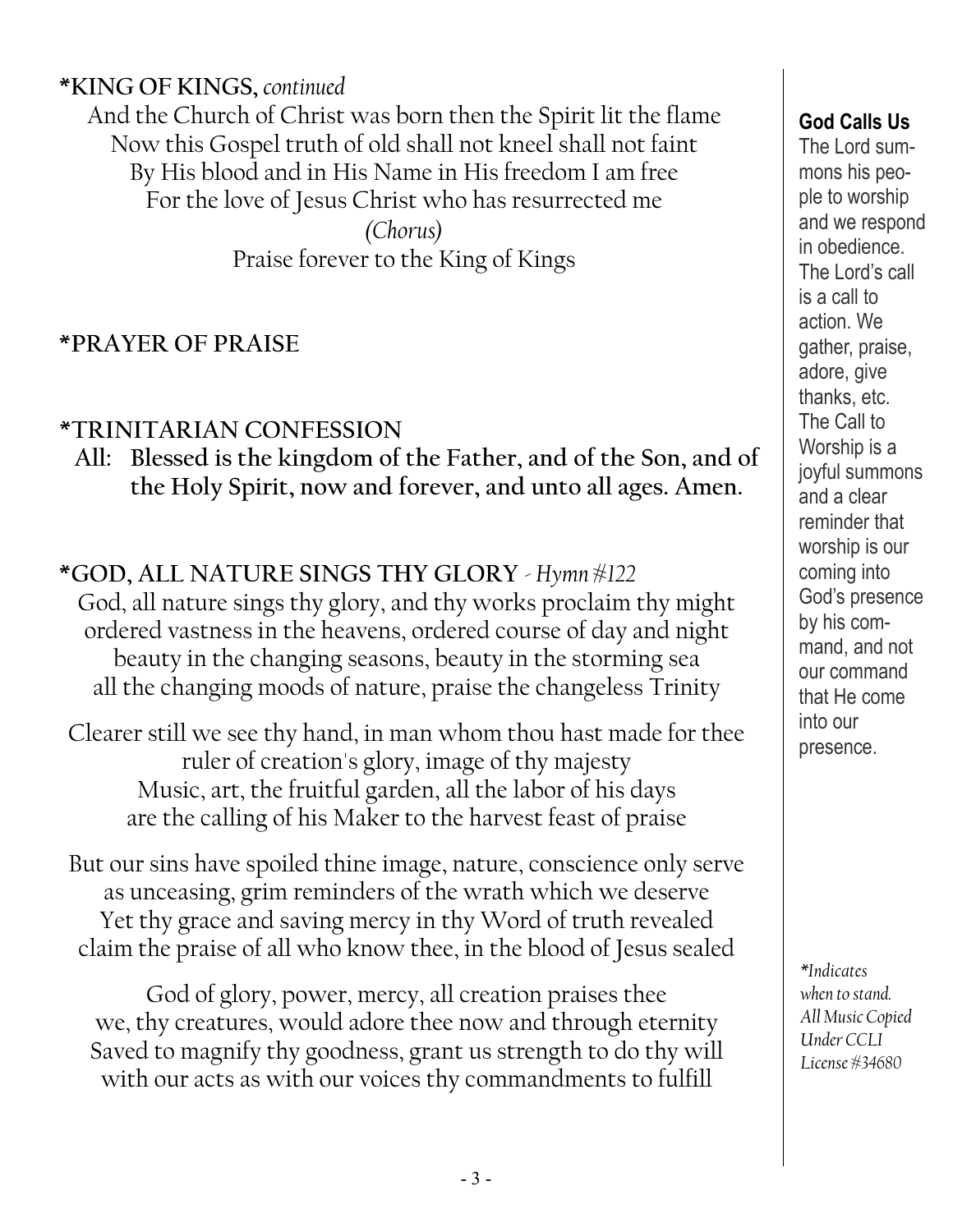# **COMMON CONFESSION OF SIN SCRIPTURE OF EXHORTATION:** *Revelation 21:8*

But as for the cowardly, the faithless, the detestable, as for murderers, the sexually immoral, sorcerers, idolaters, and all liars, their portion will be in the lake that burns with fire and sulfur, which is the second death.

**All: Do you not know that the unrighteous will not inherit the kingdom of God? Do not be deceived: neither the sexually immoral, nor idolaters, nor adulterers, nor men who practice homosexuality, nor thieves, nor the greedy, nor drunkards, nor revilers, nor swindlers will inherit the kingdom of God.**  *(1 Corinthians 6:9-10)*

# **SILENT CONFESSION OF SIN**

# **DECLARATION OF GRACE:** *1 Corinthians 6:11*

But you were washed, you were sanctified, you were justified in the name of the Lord Jesus Christ and by the Spirit of our God.

## **God Cleanses Us**

The biblical response to God's call to be in his presence is confessing our sins. We humble ourselves when we approach our God. This is a corporate prayer of all God's people. It is a great privilege of the gospel that we can stand forgiven before the Lord of glory.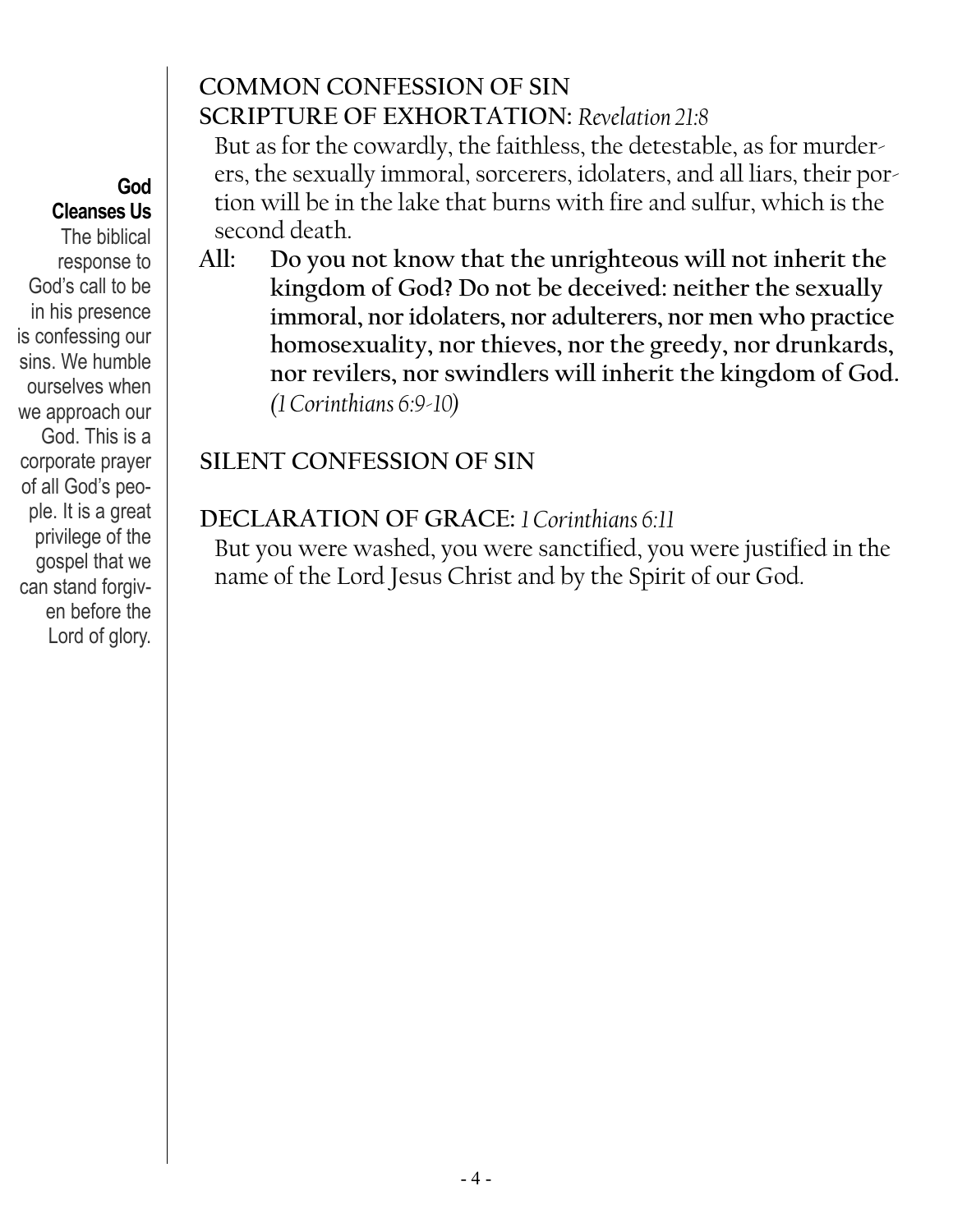**\*COMMON CONFESSION OF FAITH:** *The Nicene Creed -Hymn pg#846* We believe in one God the Father Almighty, Maker of heaven and earth, of all things visible and invisible. And in one Lord Jesus Christ, the only-begotten Son of God, begotten of his Father before all worlds, God of God, Light of Light, very God of very God, begotten, not made; being of one substance with the Father; by whom all things were made; who for us and for our salvation came down from heaven, and was incarnate by the Holy Spirit of the virgin Mary, and was made man; and was crucified also for us under Pontius Pilate; he suffered and was buried; and the third day he rose again according to the Scriptures, and ascended into heaven, and is seated at the right hand of the Father; and he shall come again, with glory, to judge both the living and the dead; whose kingdom shall have no end. And we believe in the Holy Spirit, the Lord, and Giver of Life, who proceeds from the Father and the Son; who with the Father and the Son together is worshipped and glorified; who spoke by the prophets; and we believe in one holy catholic and apostolic church; we acknowledge one baptism for the remission of sins; and we look for the resurrection of the dead, and the life of the world to come. Amen. **Nicene Creed** In the fourth century, Christian leaders gathered to express the truths of our Christian faith against heresy. This creed is the result. When we recite this creed together, we are affirming and remembering the faith that is universally held by all **Christians** throughout history (the word 'catholic' simply means 'universal'). In our worship, we are connected with others in the past, the pr*e-*

sent, and the

future.

.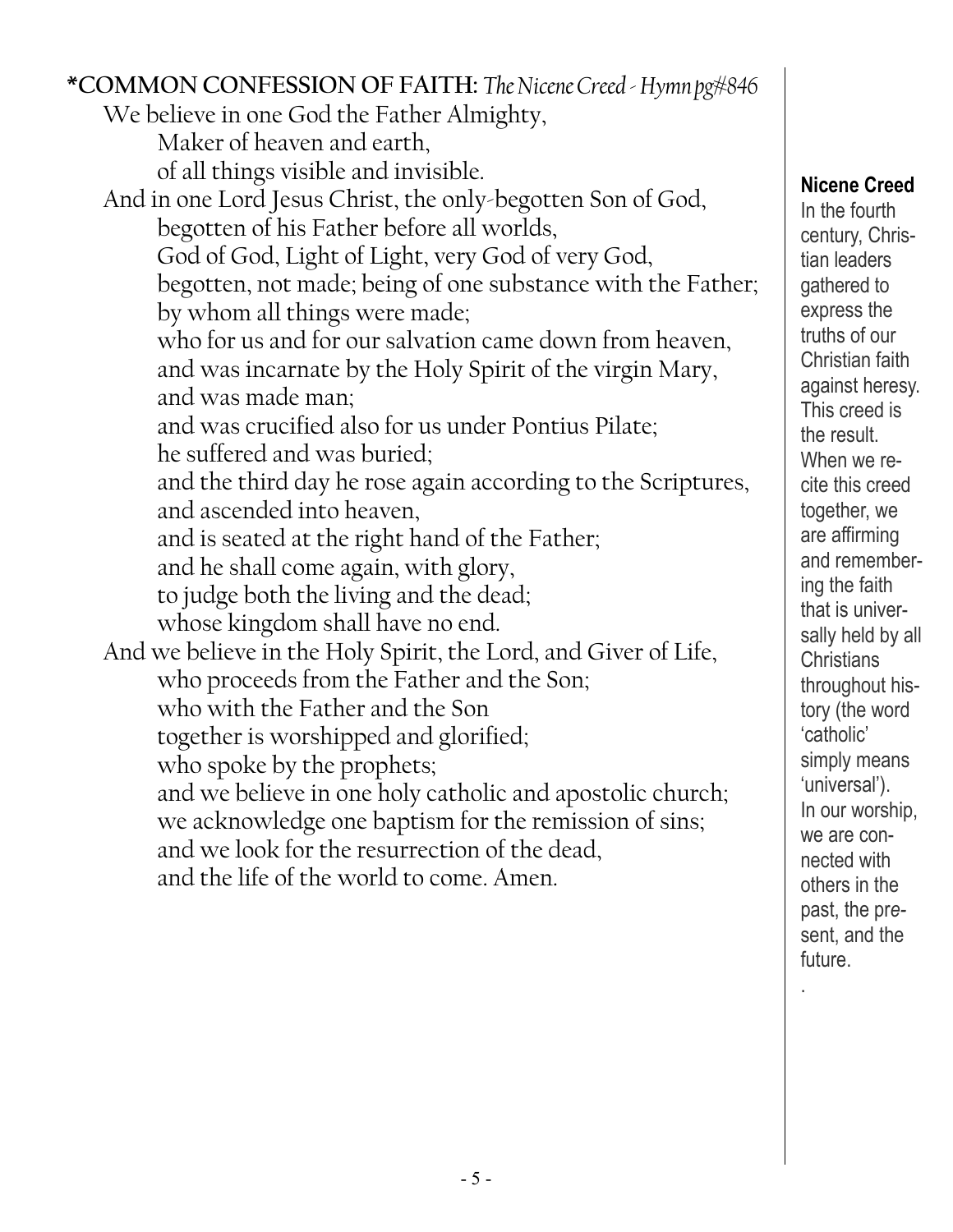## **IT IS WELL WITH MY SOUL** *- Hymn #691*

When peace like a river attendeth my way, when sorrows like sea billows roll; whatever my lot, thou hast taught me to say, "It is well, it is well with my soul."

*(Chorus) It is well with my soul; it is well, it is well with my soul.*

Though Satan should buffet, though trials should come, let this blest assurance control: that Christ has regarded my helpless estate, and has shed his own blood for my soul. *(Chorus)*

> My sin oh, the bliss of this glorious thought! my sin, not in part, but the whole, is nailed to the cross, and I bear it no more; praise the Lord, praise the Lord, O my soul! *(Chorus)*

O Lord, haste the day when the faith shall be sight, the clouds be rolled back as a scroll; the trump shall resound and the Lord shall descend; even so, it is well with my soul. *(Chorus)*

## **OFFERTORY & RESPONSE**

*Reminder: please sign and pass the Attendance Register down the pew. Children ages 4-6 excused for Children's Church (downstairs Corner Classroom)*

# **Offering**

We give back to God a portion of what he has given us to use to declare that he is Lord of all. (This is part of our service as a church family, and visitors should not feel obligated to participate.)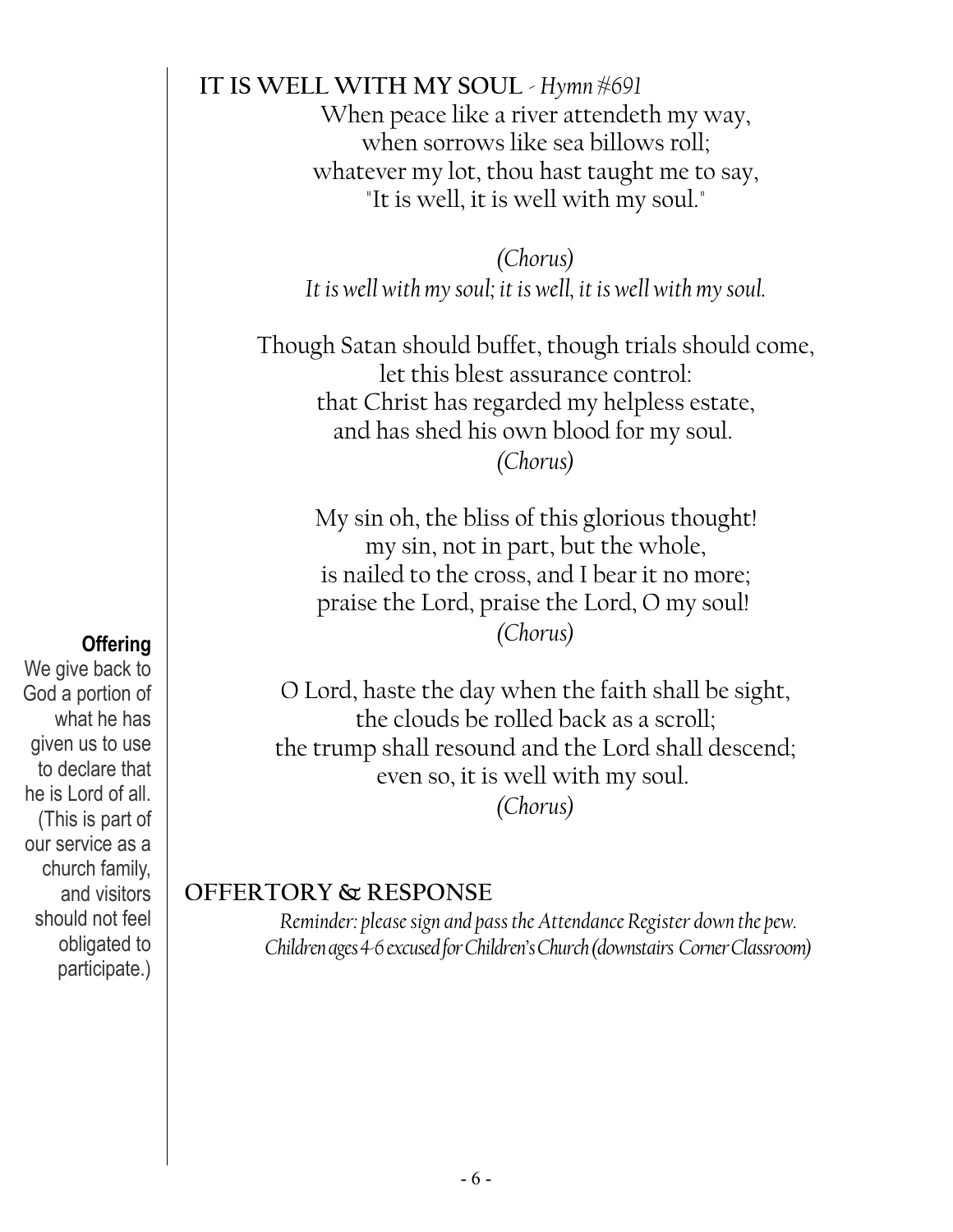#### **I WILL WAIT FOR YOU**

Out of the depths I cry to You In darkest places I will call Incline Your ear to me anew And hear my cry for mercy, Lord

Were You to count my sinful ways How could I come before Your throne Yet full forgiveness meets my gaze I stand redeemed by grace alone

*(Chorus) I will wait for You, I will wait for You On Your word, I will rely I will wait for You, surely wait for You Till my soul is satisfied*

So put your hope in God alone Take courage in His power to save Completely and forever won By Christ emerging from the grave *(Chorus)*

Now He has come to make a way And God Himself has paid the price *That all who trust in Him today find healing in His sacrifice*

> *I will wait for You, I will wait for You Through the storm and through the night I will wait for You, surely wait for You For Your love is my delight (2x)*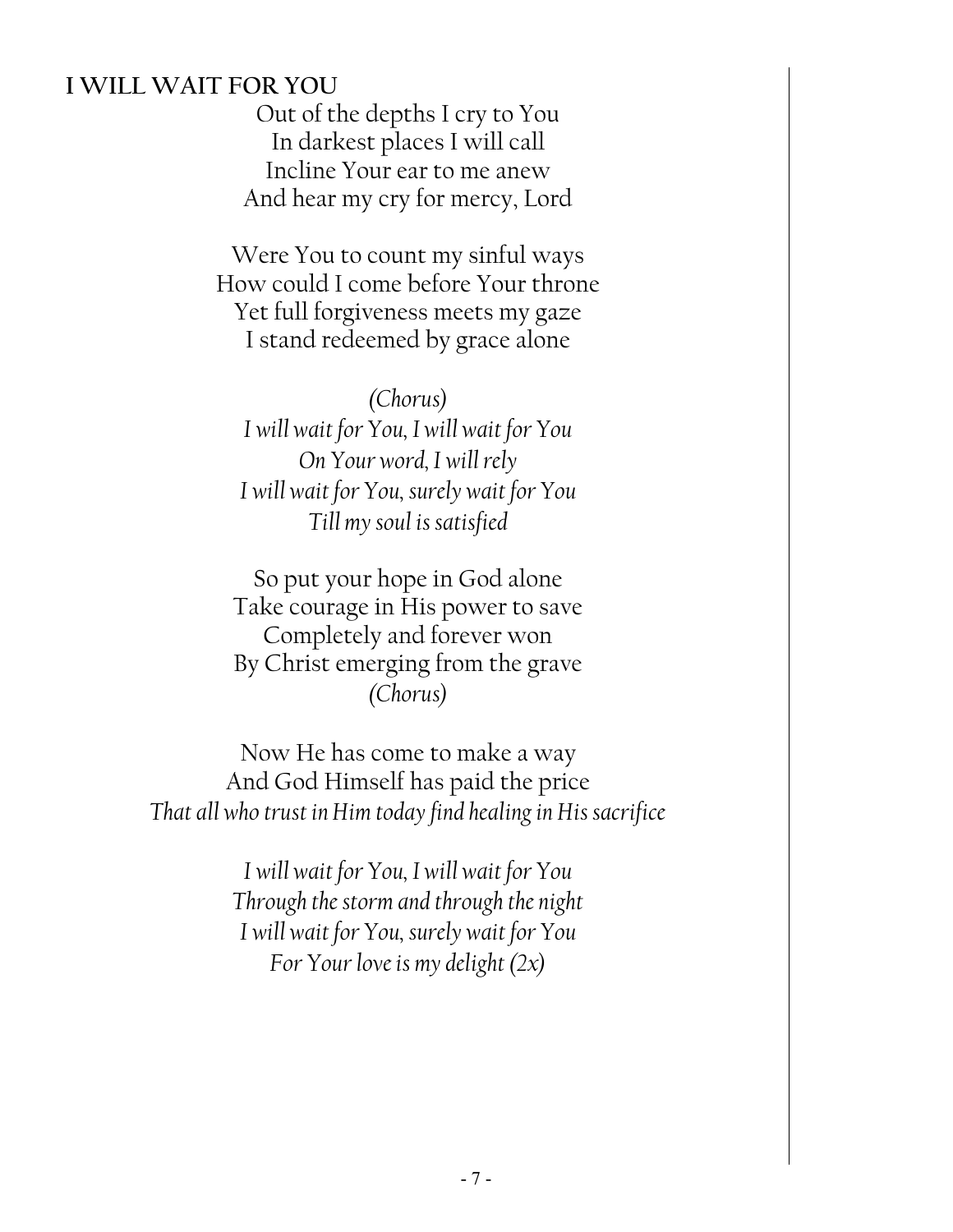## **Sermon Series: Trinity Sunday Pastor Lloyd Pierson, Ph.D. Made for One Another — John 1, Matthew 28 (ESV)**

### **John 1:1-4**

<sup>1</sup> In the beginning was the Word, and the Word was with God, and the Word was God.<sup>2</sup> He was in the beginning with God.<sup>3</sup> All things were made through him, and without him was not any thing made that was made.  $\frac{4}{1}$  In him was life, and the life was the light of men.

#### **Matthew 28:16-20**

<sup>16</sup> Now the eleven disciples went to Galilee, to the mountain to which Jesus had directed them. <sup>17</sup> And when they saw him they worshiped him, but some doubted. <sup>18</sup> And Jesus came and said to them, "All authority in heaven and on earth has been given to me. <sup>19</sup> Go therefore and make disciples of all nations, baptizing them in the name of the Father and of the Son and of the Holy Spirit,  $^{20}$  teaching them to observe all that I have commanded you. And behold, I am with you always, to the end of the age."

#### **Sermon Outline**

**I.** Made to Communicate

II. Made to Relate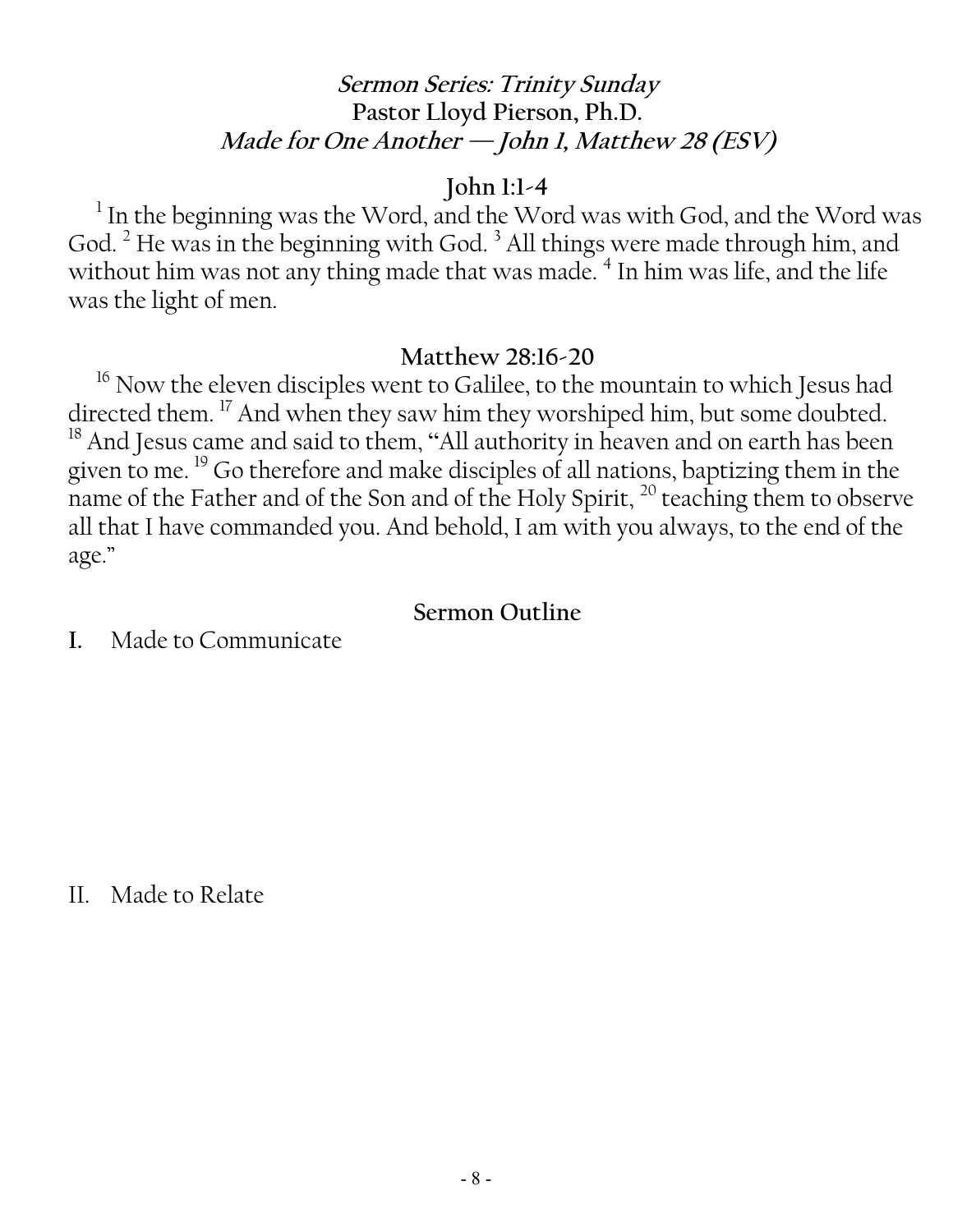## **Sermon Questions**

- 1. Consider: "The doctrine of the Trinity is seldom preached in evangelical churches; even its practical values are neglected." —Carl F. Henry. Why do you think this is?
- 2. Consider: "God is love. Love always implies a communion between persons … The Father loves the Son in the communion of the Spirit. God has his being-in-communion." —James Torrance. What does this tells us about ourselves since we are made in God's image?
- 3. The writers of the New Testament assume the Trinity. There is no conflict or tension in their identifying the same work to either the Father, or the Son, or the Holy Spirit or simply referring to the work as God's. How does this help us when dealing with those who think the Trinity is a "made up" doctrine?

Westminister Larger Catechism

Q8: Are there more Gods than one?

A: There is but one only, the living and true God.

Q9: How many persons are there in the Godhead?

A: There be three persons in the Godhead, the Father, the Son, and the Holy Ghost; and these three are one true, eternal God, the same in substance, equal in power and glory; although distinguished by their personal properties.

## **Children's Question**

*There is only one God, and God has revealed himself to be Father, Son and Holy Spirit. This is hard for us to understand, but why is it so important for us to know?*

# **God**

**Consecrates Us Consecrate** means to make holy, to set apart. The Word of God does that for the lives of believers. Through the sermon, confessions of faith, and the offering we are sanctified for service to our Lord to joyfully offer up our lives to him.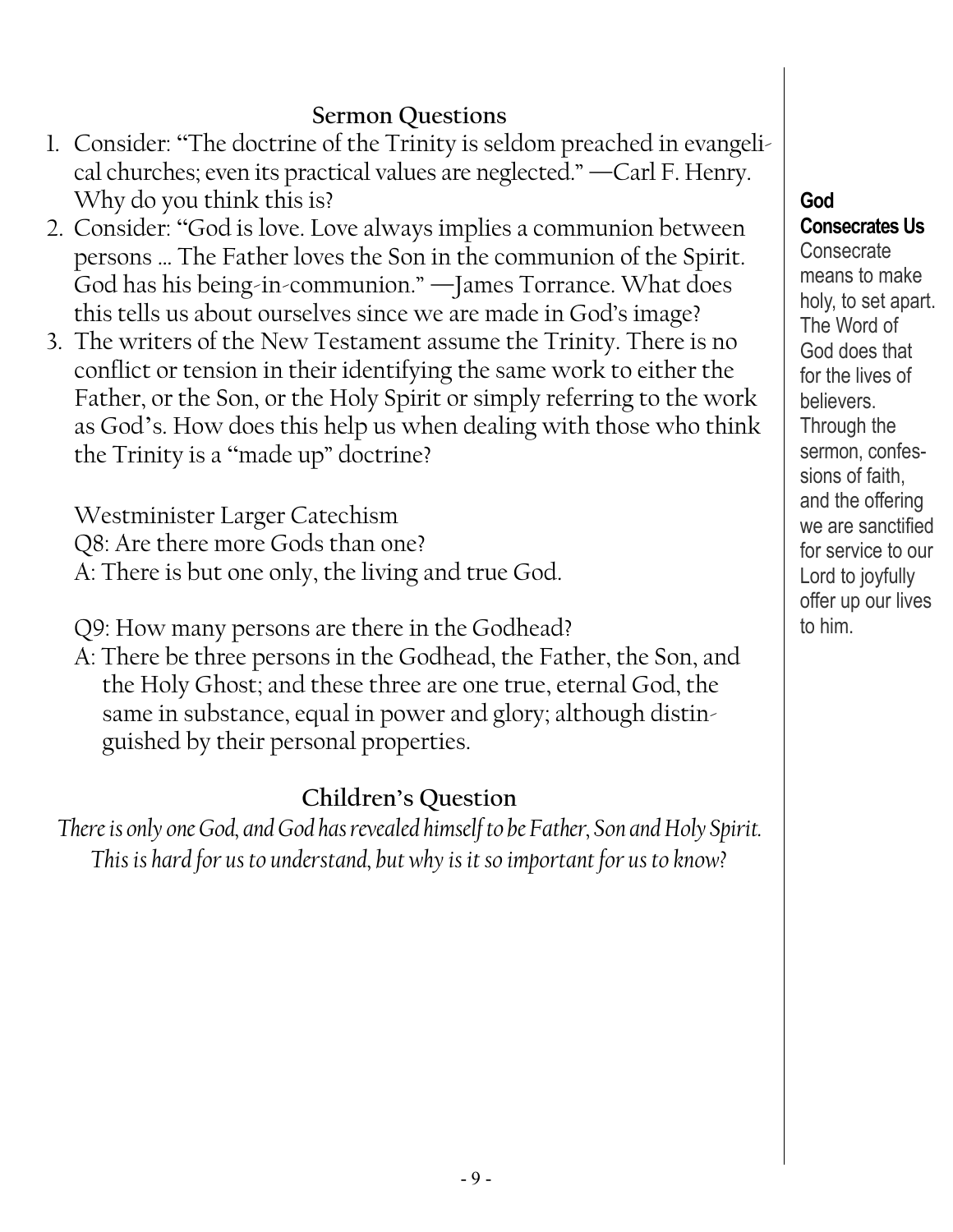## **\*PRAISE THE FATHER, PRAISE THE SON**

O Sov'reign God, O matchless King, the saints adore, the angels sing, and fall before the throne of grace; to you belong the highest praise.

These sufferings, this passing tide, under your wings I will abide, and ev'ry enemy shall flee; you are my hope and victory.

*(Chorus) Praise the Father, praise the Son, praise the Spirit, three in one; clothed in power and in grace, the name above all other names.*

To the valley, for my soul; thy great descent has made me whole! Your word my heart has welcomed home; now peace like water ever flows. *(Chorus 2x)*

*(Bridge 2x)* Yours is the kingdom, yours is the power, yours is the glory forever! *(Chorus)* the name above all other names.

## **CELEBRATION OF THE LORD'S SUPPER**

*Wine is located in the two outer rings; juice is located in the center ring. (See FCC observance below)*

#### **PRAYER FOR THE CONGREGATION** *8:15 Elder Matt Riley —11 Pastor*

We observe the Lord's Supper each Lord's Day as the climax of our worship service. We invite to the Lord's Table all those who are baptized disciples of Jesus Christ, under the authority of Christ and His body—the Church. Visiting children who have not been examined by their church's leadership, we ask to refrain. By sharing in the Supper, you are acknowledging to our church that you are in covenant with our Triune God through the person and work of Jesus Christ. If you are in doubt about your participation, please refrain. Wine and bread are the elements of the supper as instituted by Jesus Christ. We recommend the use of wine; however we offer both juice and wine in the tray to allow true liberty of conscience.

#### **God Communes with Us**

The Lord strengthens and nourishes our faith through a sacramental meal. Through Jesus, communion with God has been reestablished. The covenant has been renewed. The Lord's Supper is the gospel made visible for us and we share in it as the full community of God's people.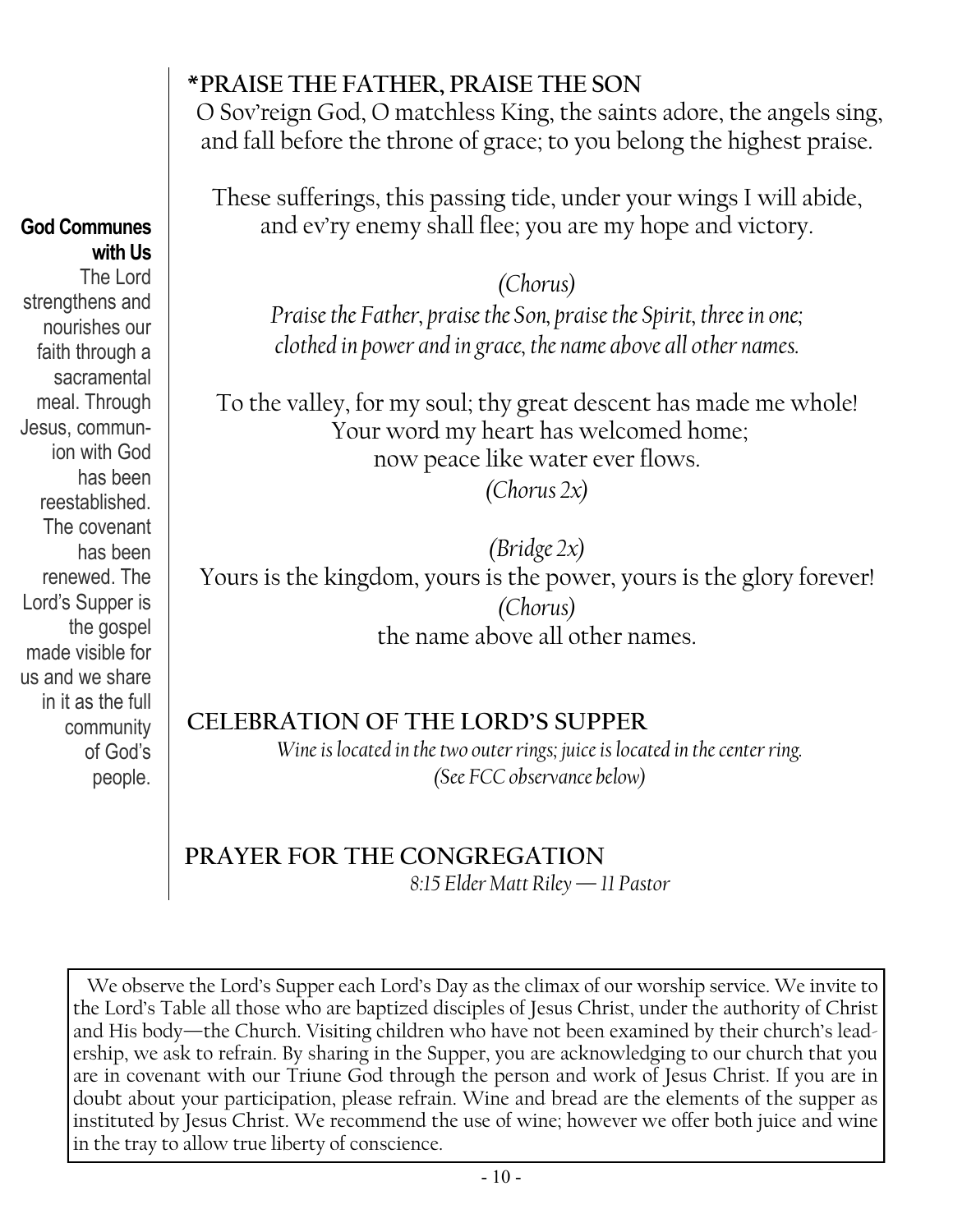**\*HOLY, HOLY, HOLY!** *-Hymn #100*

Holy, Holy, Holy, Lord God Almighty! Early in the morning our song shall rise to thee; Holy, Holy, Holy, merciful and mighty! God in three Persons, blessed Trinity!

Holy, Holy, Holy, all the saints adore thee, Casting down their golden crowns around the glassy sea; Cherubim and seraphim falling down before thee, Who wert, and art, and evermore shalt be.

Holy, Holy, Holy, though the darkness hide thee, Though the eye of sinful man thy glory may not see, Only thou art holy; there is none beside thee Perfect in power, in love, and purity.

Holy, Holy, Holy, Lord God Almighty! All thy works shall praise thy name in earth and sky and sea. Holy, Holy, Holy, merciful and mighty! God in three Persons, blessed Trinity!

## **\*BENEDICTION**

*If you are in need of personal prayer, an elder is available up front after the service.*

#### **God Commissions Us**

Having been richly blessed by the Lord in our worship, we are sent forth as his ambassadors of reconciliation into the world. Our worship of God as his people now extends into our lives throughout the week. We are to offer ourselves as living sacrifices to him in all areas of our lives.

# **Leaders & Staff**

**Senior Pastor Lloyd Pierson, Ph.D. — Associate Pastor John Sackett** *Youth/Refuge Director:* Asst. Pastor Ben Melli *Music Director/Assistant:* Lisa Iddings/Laura Sackett *Staff:* Kristin Bay, Hanni Hanson, Carlynn Stahlberg, Kelly Brown *Elders:* Tim Anderson*,* Tom Jentz, Trent Neumann, Don Olmsted, Matt Riley, Micah Tinkham *Deacons:* Terry Falk, Kyle Hanson, Micah Hill, Ryan Petersen, Mike Stahlberg, Bruce Tulloch, Phil Van Duyne

To be added to church enews and prayer lists, please contact us at office@faithcov.com. *For more about Faith Covenant and the Presbyterian Church in America, go to faithcov.com.*